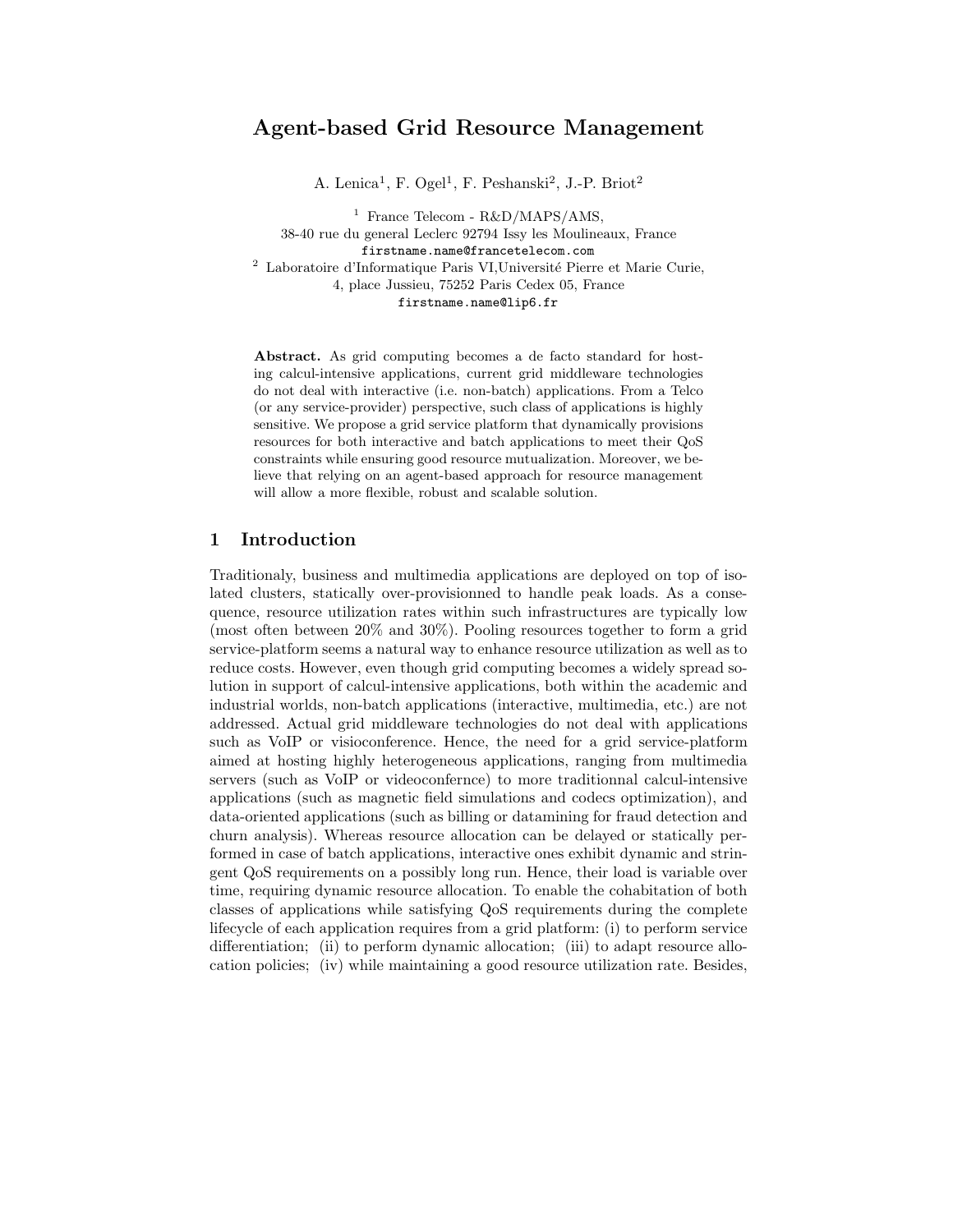in a grid world, this arbitrator would be a central component, like any resource broker. However for scalability and dependability issues, a decentralized arbitrator would exhibit better properties. We join [8] in the belief that the specificities of an interactive grid are best matched by a multi-agent based approach. To supply our grid resource allocator with the necessary flexibility, scalability and dependability, we propose in this paper a distributed agent-based abstract model. We consider the various allocation semantics as agent behaviours and rely on negociation between agents to achieve matchmaking.

The remainder of this paper starts by presenting a case study based on existing applications in Section 2. Section 3 describes our architecture with respect to the previous case study. Related works appear in Section 4, followed by conclusions and perspectives in Section 5.

# 2 Case study

To illustrate our proposition, we use a case study based on existing applications: a videoconference service, a data-oriented fraud detection application and a more calcul-intensive videocodecs optimization/benchmark tool.

Our goal is to design an architecture that will allow such heterogeneous applications to coexist on a single platform with respect to their QoS and performance needs. Every available resource should be used and most important, services should be able to preempt resources from less important ones. The *im*portance of a service corresponds to a business value, which can be defined using various utility functions: based on the service contribution to the global benefits, on client class, their workload, etc. In our case, we consider static business values representing class of importance with respect to business activities: the visioconference service is more important than internal batch applications.

#### 2.1 Resources

Physical resources in a Telco grid may include clusters of workstations and servers geographically distributed over long distances, with arbitrary architectures, operating systems and libraries. Each resource is described by a resource profile, providing the necessary semantic markup (architecture, physical resources such as RAM or storage, operating systems, etc.) to manage it. Resources might be virtual resources multiplexed on top of physical resources, as with Xen-like [6] virtualization tools. Although on-going work is also done on the mapping of virtual resources to physical resources, we do not present it here.

#### 2.2 Hosted applications and services

In this paper, we do not distinguish between the terms application and service and therefore we use them interchangeably. Since we consider legacy applications, external controllers have to be specifically developped to interface with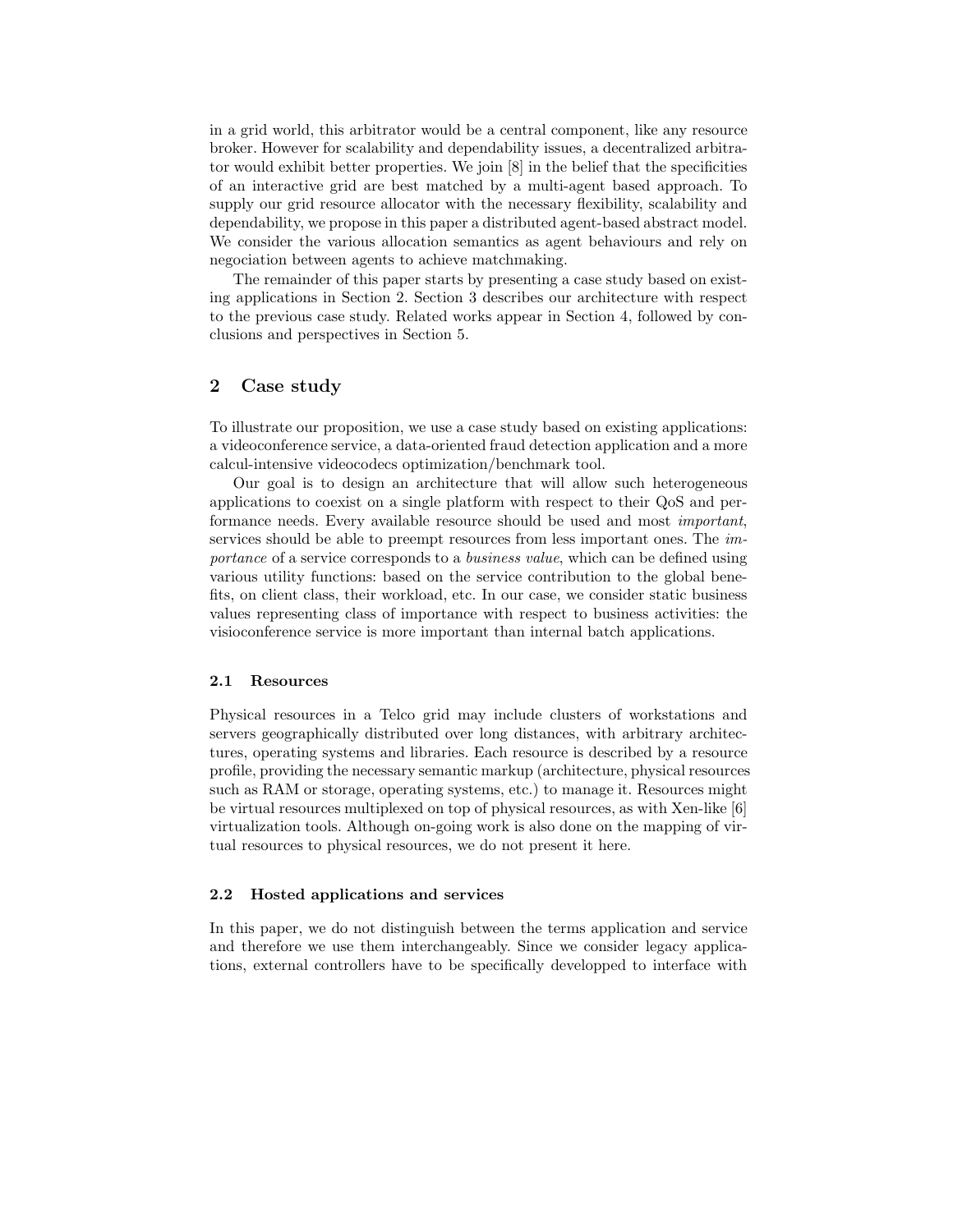the underlying platform. Application controllers encapsulate some applicationspecific features such as QoS monitoring and associated resource requesting, as well as application components' setup and configuration.

We gather batch applications behind a *Batch Queue Service* that deploys them for execution upon a pool of known resources. Its associated controller has a greedy behaviour: it claims each idle resource available for executing batch jobs. The Batch Queue Service corresponds to the traditional entry point of a data/calcul oriented grid that manages its own resources to handle submitted workflows. We currently use Condor [17] for such purpose.

The visioconference service represents a legacy application, originally written to be deployed on a dedicated cluster. It balances visioconferences amongst a set of pre-existing conference bridges, hence it needs a controller to: (i) monitor the QoS associated with the service and some specific performance/load metrics (typically the number of active videoconferences); (ii) interact with the underlying platform, and in particular negociate additional resources when needed.

# 3 Architecture for dynamic resources provisionning

Most grid middleware technologies are explicitly designed to deal with batchoriented applications and thus implicitly use this hypothesis for resource management. Adversely, supporting heterogeneous applications requires having an application-neutral resource manager. Thus we propose to provide a dynamic resource allocator that provisions resources to requesting services. However, dealing with heterogeneous applications implies heterogeneous QoS requirements and business values. Consequently, we introduce service differentiation concerning resource management to arbitrate amongst requests. Available resources are allocated to most valued requests and resources used by low-value services can be preempted for dynamic re-allocation to higher-value applications. Moreover, hosting heterogeneous applications requires supporting different allocation semantics. Whereas, a Batch Queue Service simply requests any resource matching a given profile, more constrained services can exhibit additional requirements, such as timeouts *(i.e.* a delay after which the resource is not useful anymore), or different semantics, such as atomic co-allocation (i.e. allocate a whole set of resources matching some given criteria or none).

To capture the heterogeneity of allocation semantics, we adopt a heterogeneous society of software agents, each allocation policy being implemented as an agent behaviour. To add a novel policy to the platform boils down to enrich it with a new class of agents, without having the need to modify the existing ones. Moreover, ensuring good resource management starts by ensuring a good dependability of the resource allocator, so that resources remain available when faults occur. Hence the use of a distributed set of cooperating agents for resource management. Using cooperative distributed agents also helps with scalability and reactiveness issues in such potentially large scale distributed environments.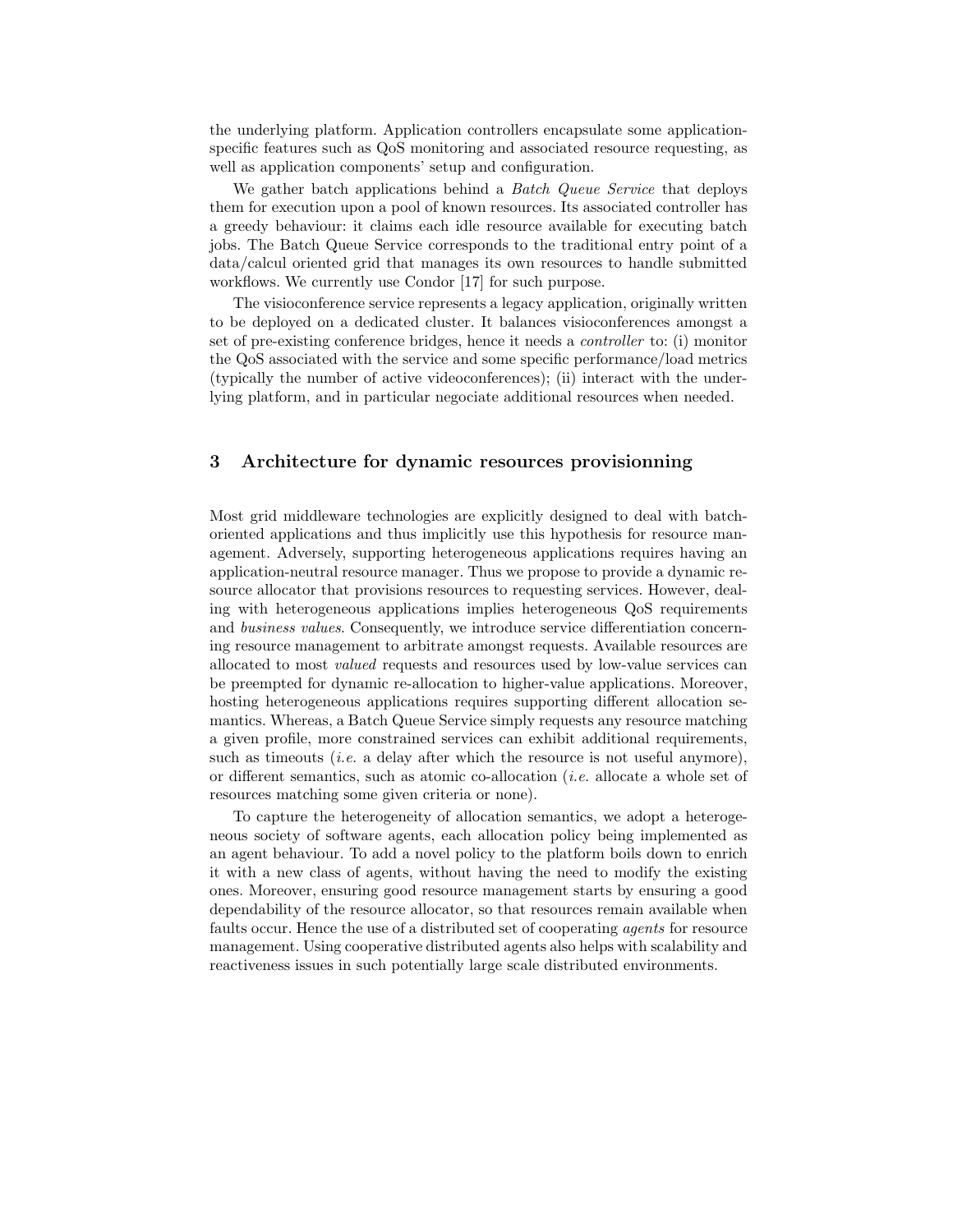#### 3.1 A generic architecture for resource management

Our architecture deals with resource-centered decision-making. To achieve this purpose, we propose an agent-based resource manager supporting arbitrary resource allocation semantics. The following figure 1 gives an overview of the general agent-based architecture. It consists of four layers: (i) an applicative layer; (ii) associated application controllers responsible for maintaining all metadata associated to the application, monitoring its performance (through QoS metrics) and issuying the requests for the adequate resources when needed; (iii) an infrastructure layer consisting of virtualized grid resources; (iv) the core layer of resource management agents.



Fig. 1. A generic resource manager.

Application controllers use a Naming/Discovery service to find one or more resource management agents that advertise desired semantics and properties (atomic co-allocation, timed-out allocation, etc.). They send requests (resource profiles and possible QoS constraints) to those agents. A resource profile typically describes both hardware and software informations (such as architecture, operating system, available memory and storage, etc.). Requests also contain additional metadata, such as an allocation mode (agents can support multiple allocation semantics) and some semantic-specific metadata, such as a time-out if any or a *locality*<sup>1</sup> constraint on requested resources. We do not directly address consistency issues emerging from parallel requests between multiple resource

<sup>1</sup> Locality can be expressed in terms of network latency or, at a coarser grain, as a subnetmask.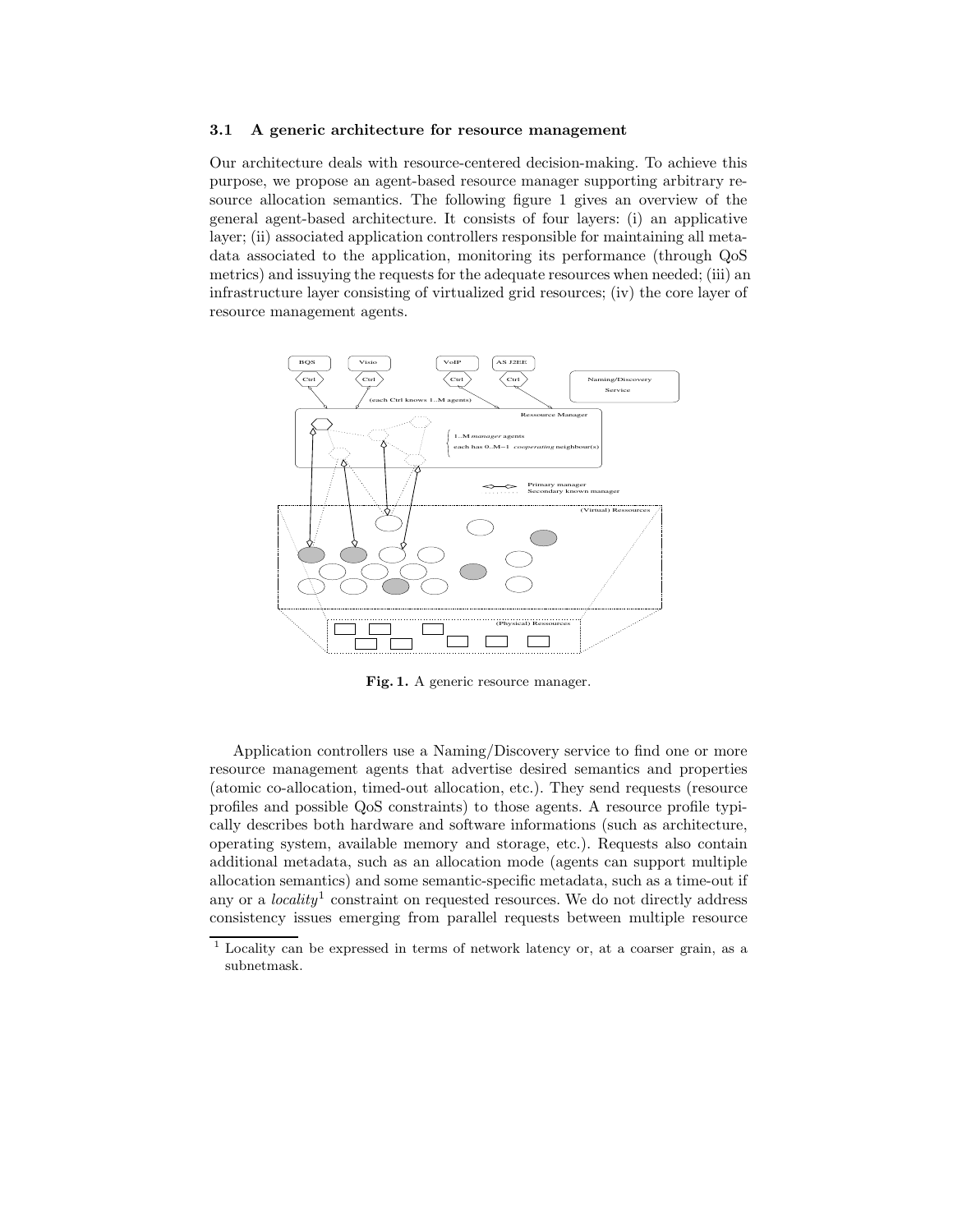management agents: controllers are responsible for dealing with it, for example by sending requests sequentially or split them into smaller independant requests that agents can handle in parallel.

Each resource interact with the platform, and in particular with the resource management agents, through a local agent. Resources are dynamically priced with a business value. We use a simple model: idle resources have a null value, while allocated resources inherit from the business value of the application they were allocated to. Hence, a resource is considered to be available for any application having a strictly higher (business) value. As a consequence, idle resources are available to anyone. This model will be further extended to differentiate resources: for example, powerful resources and very specific (rare) profiles could be given higher values than common resources. Towards our first prototype, we rely on application controllers to release unused resources. However, we plan to use resource local agents to implement a garbage collecting mechanism: allocated but unused resources use a timeout to trigger an alarm toward their primary manager agent, which sends in turn a release message to the corresponding controller. The resource is then preempted and put back to an available/idle state.

Considering the mapping between resources and their managers, having a strict one-to-many mapping (i.e. one manager dedicated to an exclusive set of resources, brings dependability issues: when the manager fails, associated resources are not available anymore. On the other hand, having multiple agents managing shared resources typically raises consistency issues. We use a simple replication schema: any resource has a single primary manager, but is also known by some of its manager neighbours. Those neighbours are also known by the resource and will act as secondary managers, in case of failure of primary. In such case, we propose to let the resource detect its primary's fault and register itself to a known neighbour.

Resource management agents match requests to available resources (Match-Making) and arbitrate between requests with respect to Business Values (service differentiation). Each agent implements one or more allocation semantics, and advertises its capabilities to the Naming/Discovery Service. Their behaviour depends on the allocation semantic they implement and extends the basic behaviour consisting in matching a requested resource profile (including a business value) with an available resource *(i.e.* idle or allocated to a lesser-valued application) within its set of primary resources. Upon failure, the agent behaves as an application controller to negociate resources from a neighbour. Based on its knowledge about its neighbours and their potential resources, an agent can determine the most suitable neighbour to handle the request. It then uses a delegation scheme so that the request can be routed through agents toward completion (or expiration). Delegated requests inherit the business value associated with the application controller they originated from. Metadata management between agents is similar to cooperation protocol between Web caches, such as Relais [12] or Summary Cache [7]. This basic behaviour is common to all the management agents, enabling them to "understand" each other and cooperate during this phase of matchmaking. Agents further specialize according to differ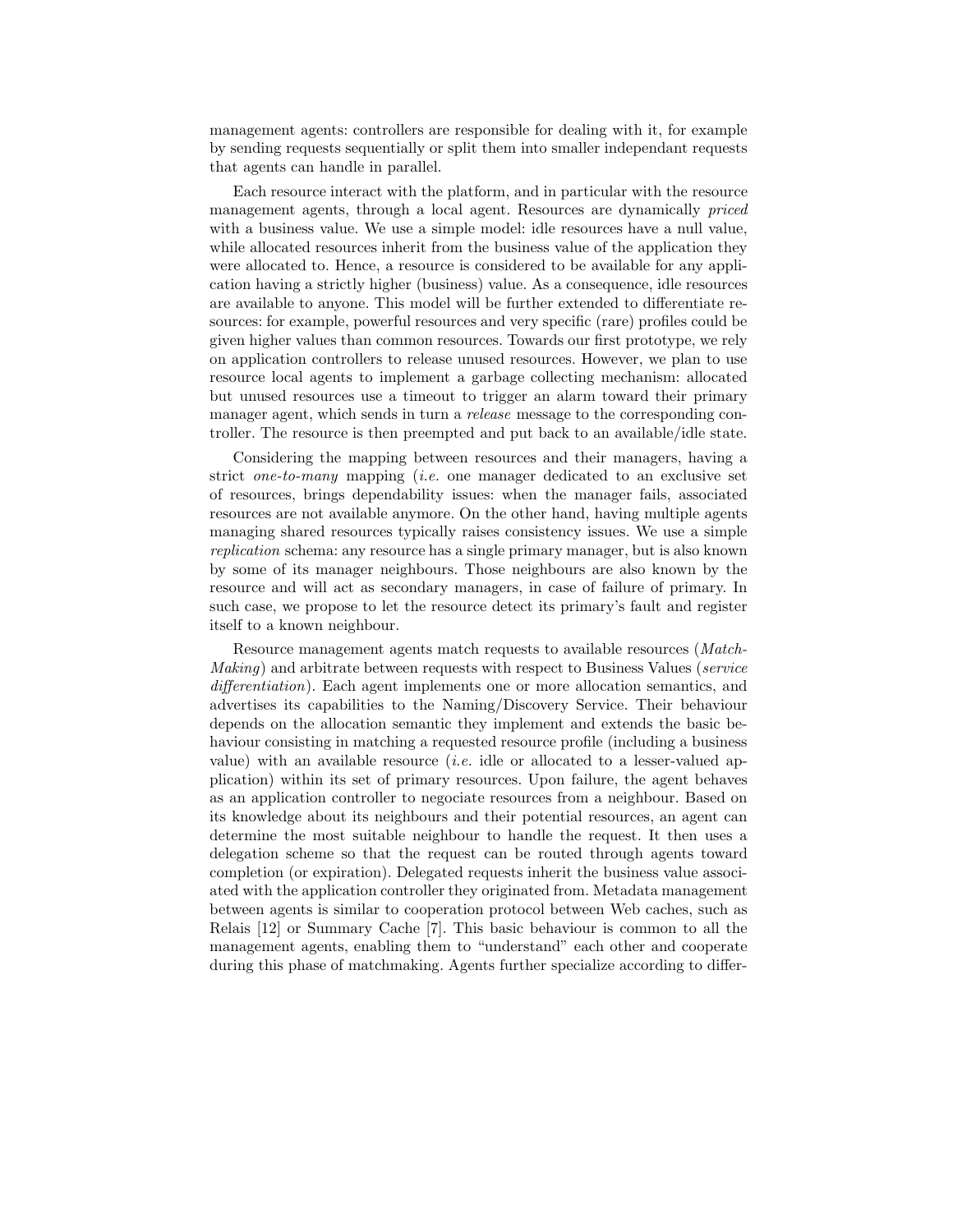ent allocation policies. For example, co-allocation requires further cooperation between agents to perform end-to-end resource reservation.

#### 3.2 A simple example

In order to illustrate how resource arbitration works, we consider the applications presented in section 2.

We introduce service differentiation by associating priorities (or Business Values) to services. Batch applications are typically considered less important than interactive applications: in our case the visioconference service is considered to be of higher importance from a business perspective. The Batch Queue Service has a greedy resource consumption: it claims every available resources to execute its jobs. The visioconference only needs resources to maintain QoS and thus asks for more when its load (defined as the number of visioconferences per bridge) crosses a predefined threshold.

Applications deployment and configuration is handled by application controllers: they find a resource manager and ask for resources to setup a running service. Once up and running, the Batch Queue Service controller asks for resources as long as it has jobs waiting for execution: it simply tries to form a resource pool large enough to handle all its jobs in parallel. The controller of the videoconference service simply monitors conference load and sends a request containing a description of a resource needed to host a videoconference server. Thus it tries to anticipate peak loads to prevent QoS perturbations or user requests rejection. In this configuration, the Batch Queue System uses most of idle resources, until the videoconference-service load increases.

The above allocation semantics may translate to the following agent behaviours: when requested by the controller of the videoconference service, resource manager agents will start preempting resources from the Batch Queue Service.

As a result, on one hand Batch Queue Service will only get idle resources, on the other hand videoconference service gets both idle and preempted resources. At the end, the videoconference service gets as much resource as it needs (if enough) and, due to its greedy behaviour, the Batch Queue Service makes use of every remaining resource.

Introducing a third service, for example a J2EE application server, having an intermediate business value, results in a similar hierarchy: the most valuable services gets all the resources they need, with respect to their priority and the Batch Queue Service, which represents internal low-priority applications in our case-study, exploits the remaining idle resources. Hence we preserve application priorities (and QoS constraints) while ensuring a good resource rationalization.

### 4 Related works

As stated in the introduction, resource management systems explicitly targeted at interactive grids are scarce. Recent projects include [11], which proposes an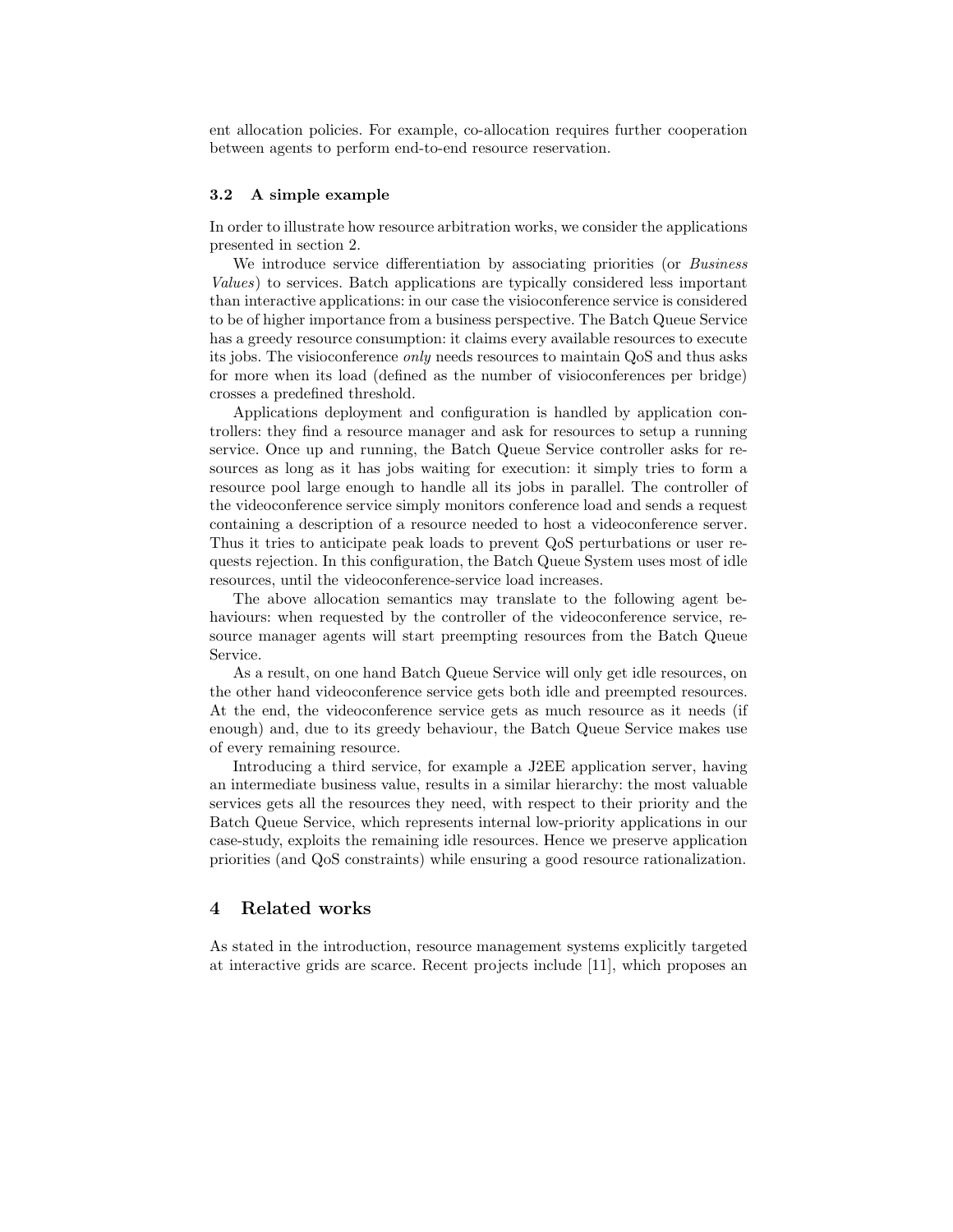abstract agent-based architecture to enforce SLAs during application runtime. Compared to the work presented here, dynamic allocation is not adressed: the QoS requirements are supposed static and the only enforcement policies envisaged are prioritization mechanisms (or application termination), which are not compatible with the interests of a telecommmunication operator. Besides, most integrated management systems in grids exhibit static resource management services, incompatible with our purposes. In most cases, jobs are submitted and exit without the possibility of reallocation in course of execution, as in Globus [9], Sun's Grid Engine or Ninf [13]. As for Condor [17], if a participating node is overloaded or becomes unavailable, the Condor daemon takes a snapshot of the job and resumes it on another node. But due to its snapshot algorithm, Condor is suitable only for batch jobs. In Legion [14], neither the scheduler nor the scheduling policies are mandated. The framework provides mechanisms to construct ad-hoc schedulers and permits resource specification directly for a run. But the general scheduling architecture supports only one-shot negociations between client and provider and therefore, no dynamic reallocation (same for  $Nimrod/G$  [2]. Other constraints are the noninterference with the applicative code, which is violated by projects like NetSolve [16] (where applications must use one of the APIs provided by the system to perform RPC-like computations) or the automation of administrative tasks, which is not found in AppLeS [1] (no tool level scheduling solution provided but instead, an ad-hoc scheduler agent must be developped for each application).

Few projects investigate the dynamic resource allocation on grids. Amidst of them, CoordAgent  $[10]$ ,  $[15]$  and ARMS  $[3]$ . **CoordAgent** proposes an agentbased solution where mobile agents represent user job requests. The agent encapsulates the code, searches the grid for adequate resources, launches the job, and migrates it to another node in case the current host becomes unavailable. Although the system uses migration for fault-tolerance purposes, it could indeed be used to support dynamic resource allocation for interactive processes, given the possibility to plug-in user/administration policies. In regard to our objectives, the project shortcomings of CoordAgent lie in that it requires modification of the applicative code in order to insert checkpoints and mandates Java or C++. Without alteration of the user code, [15] also proposes to enhance the resource broker by providing it with migration capabilities via reflective techniques. The broker gathers dynamic information about the state of the resource during runtime and reports it to a monitor which in turn computes predictive information. This predictive information is used by an Adapter Manager to make a decision whether job migration is required. The principal drawback to this proposal is the obligation for the applications to be developped in OpenJava, and thus its inability to handle legacy applications. The last project presented here is ARMS. ARMS tackles the issues of scalability and adaptability in resource management systems though the use of reconfigurable agents. Each agent represents a grid resource which it manages locally, and cooperates with the other agents to enable resource allocation by exchanging with them service advertisements and discovery requests. A special agent possesses a global view of the system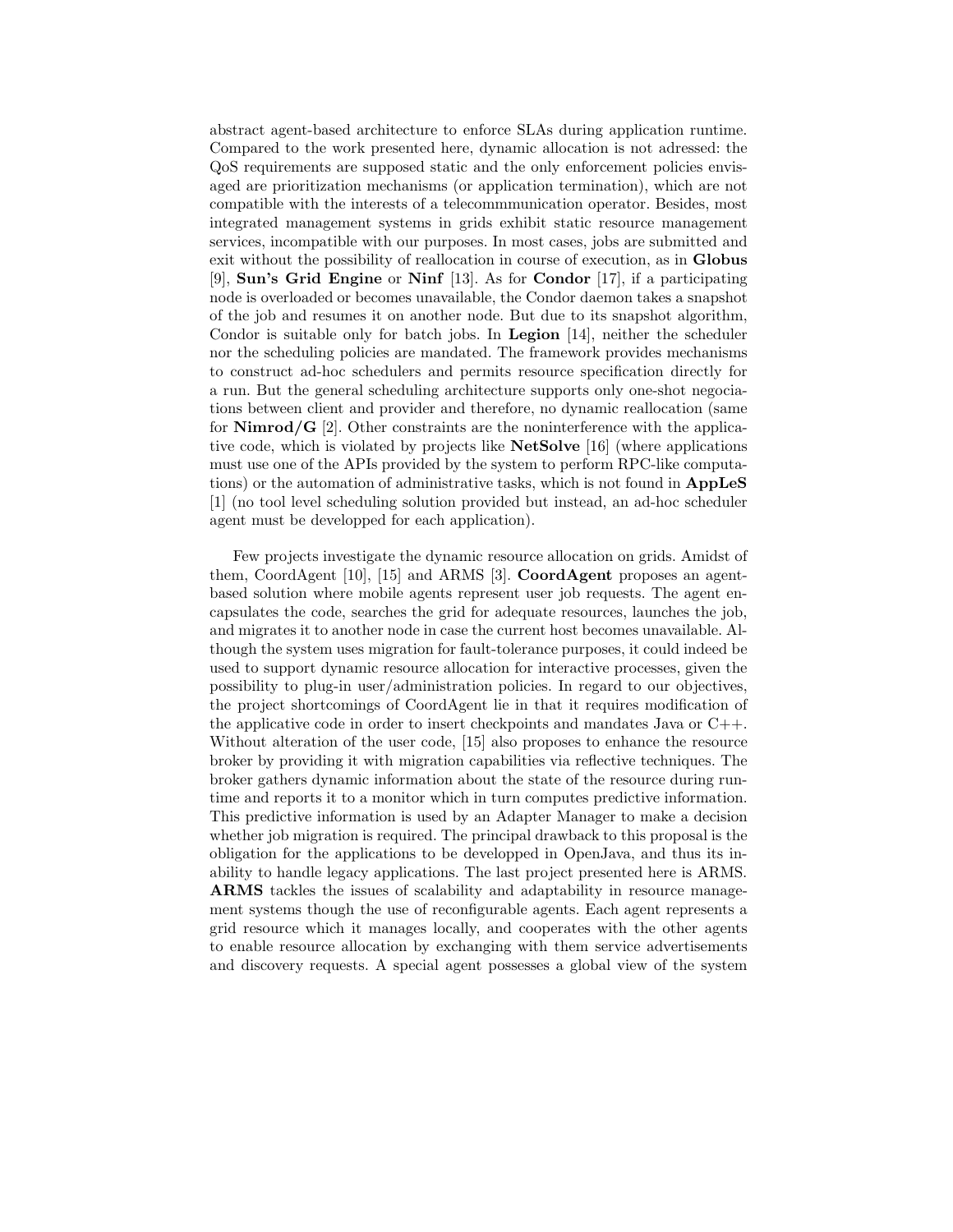and is capable of modeling and simulating the peer agent's performances during runtime, while optimizing its behaviour (e.g. service advertisement frequency). The system is both scalable (the agents compose a homogeneous society except for the special agent, which does not constitue a single point of failure) and adaptive (through the use of PACE performance prediction toolkit to compute a tradeoff between complexity of advertisement and complexity of discovery). But the model relies on hypothesises about the application as the attribution of one job per machine, which is relevant for batch applications but not interactive ones, targeted in this work.

# 5 Conclusion and perspectives

Whereas most grid middlewares focus on batch jobs execution, a grid service platform in a Telco or service-provider context has to deal with both batch and interactive applications. Not only does static resource provisoning lead to poor resource rationalization, but it fails also to support dynamic QoS requirements. To face such heterogeneous and dynamic context, we propose a generic resource manager able to support arbitrary classes of applications, while avoiding systematic over-provisioning of resource and ensuring service differentiation.

This paper presented the architecture of such a resource manager. It is based on a multi-agent approach to capture the heterogeneity of hosted applications (in terms of allocation semantics) as well as to provide good dependability.

We are currently investigating self-organization heuristics to provide this architecture with autonomic capabilities. In particular we would like to handle transverse aspects, such as fault tolerance, through organizational strategies. A first prototype is under development, based on the ProActive Java platform [4, 5].

# References

- 1. F. Berman, R. Wolski, H. Casanova, W. Cirne, H. Dail, S. Figueira, J. Hayes, G. Obertelli, J. Schopf, G. Shao, S. Smallen, S. Spring, A. Su, and D Zagorodnov. Adaptive computing on the grid using apples. IEEE Transactions on Parallel and Distributed Systems (TPDS), 14(4):369–382, 2003.
- 2. R. Buyya, D. Abramson, and J Giddy. Nimrod/g: An architecture for a resource management and scheduling system in a global computational grid. In USA IEEE Computer Society Press, editor, Proceedings of the Fourth International Conference on High Performance Computing in Asia-Pacific Region (HPC ASIA'2000), China, 2000.
- 3. J. Cao, S. A. Jarvis, S. Saini, D. J. Kerbyson, and G. R. Nudd. Arms: an agentbased resource management system for grid computing. Scientific Programming, Special Issue on Grid Computing, 10:135–148, 2002.
- 4. Denis Caromel. Toward a method of object-oriented concurrent programming. Communications of the ACM, 36(9):90–102, 1993.
- 5. Denis Caromel, Wilfried Klauser, and Julien Vayssière. Towards seamless computing and metacomputing in Java. Concurrency: Practice and Experience, 10(11– 13):1043–1061, 1998.